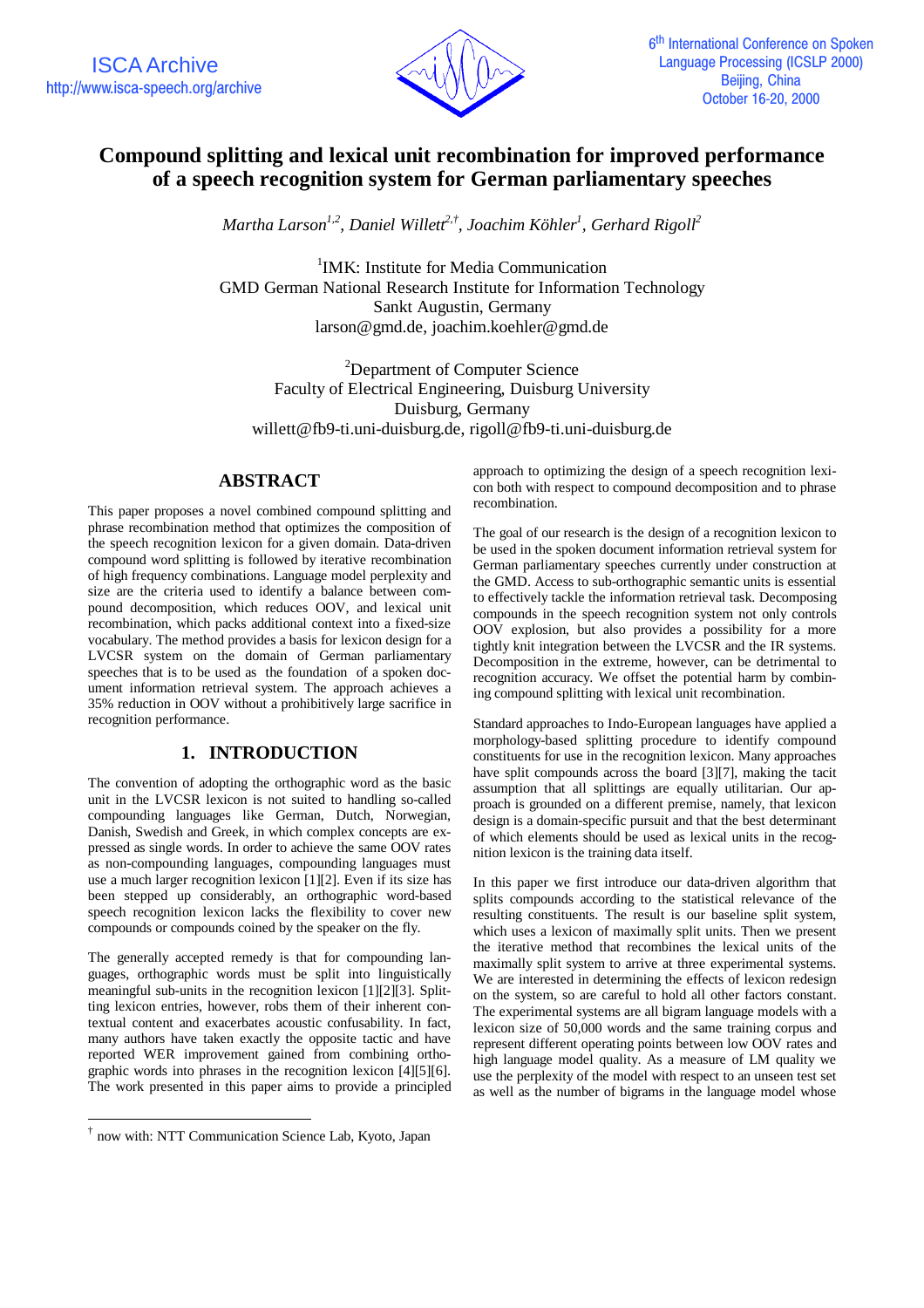probabilities can be estimated directly from the data. We present the recognition experiments and their results and finish with a discussion of the tradeoffs between coverage and recognition rates.

#### **2. DATA-DRIVEN DECOMPOSTION**

Our approach is founded on the assumption, also made in [8], that the lexicon should be tailored to the recognition task domain. Splitting of compounds according to morphological rules may guarantee that the resulting constituents are at some level linguistically real, but does not directly insure the relevance of these constituents for the speech recognition task. Morphology-based rules aim to capture semantic relationships as they exist in the language as a whole, many of which may not be relevant for the design of a domain-specific language model. Moreover, a morphology-based splitter may not be readily available, or may not be able to handle exceptions or coinages. Such considerations enhance the appeal of a data-driven approach to compound decomposition. This paper draws inspiration from statistically-based methods of word identification in Asian languages, where orthographic convention does not dictate word boundaries [8] [9][10][11].

By completely disassociating the lexical unit in the recognition lexicon from the orthographic word, we are also able to address two technical difficulties facing German LVCSR systems that opt for purely morphological decomposition. The first is the problem that compounding is derivationally often more complex than a simple juxtaposition of two independent word forms. In German, the initial compound sub-unit has a special compounding form, which defies synchronic analysis as either a plural or a genitive, despite surface similarities. The most prevalent way of deriving a compounding form from an independent form is the addition of a suffix, commonly *-s*, *-es*, *-n* or *-en*, but a system using morphological decomposition that handles compound words by adding a list of compounding suffixes to the recognition lexicon suffers in several areas. For one, compounding suffixes are short and therefore introduce added acoustic confusability. Additionally, some compounding forms are derived not by affixation, but rather by vowel changes or truncations. Thus, from the independent words *Sprache*, "speech" and *Erkennung*, "recognition", *Spracherkennung* and not *Spracheerkennung* is formed. Lastly, such a system fails to exploit the useful generalization that each independent word has a uniquely determined compounding form. These considerations have motivated us to model initial compound sub-units as separate entries in the recognition lexicon. If the splitting algorithm indicates that *Friedenspolitik*, "peace policy" is to be split, the resulting compound sub-units are friedens\_ and politik. friedens\_ is modeled as a compound subunit and is not conflated with the independent word frieden, "peace". The latter part of the compound, politics, "politics" or "policy" is, however, conflated with the independent word politik. Modeling initial compound sub-units, but not final compound sub-units, as independent lexical items is consistent with the linguistic generalization that in German the final compound subunit is the head of the compound, meaning that *Friedenspolitik* is a kind of *Politik* and not a kind of *Frieden*, and that *Politik* and *Friedenspolitik* would be more likely to share similar contexts than *Frieden* and *Friedenspolitik*. The second difficulty facing German LVCSR systems using morphological decomposition is how to recompose the words in order to end up with an

orthographically correct recognizer output. By modeling nonfinal compound sub-units separately, the recognizer output can be uniquely assembled into orthographic words.

The data we use is a corpus of 15 million words transcribed in the German parliament. The text has been leveled to lower case ASCII and abbreviations and numbers have been replaced with the corresponding written forms. Our data-driven splitting algorithm iteratively generates splittings that are statistically relevant with respect to the training corpus. For each distinct word of the training set we generate an array, illustrated in Table 1, tabulating for each letter of that word the total number of words in the training set which began or ended with the same sequence of letters, i.e. with the same letter-based n-gram.

|  | r | e |  | $d \mid e \mid n \mid s \mid p$ |                     | $\circ$ |                                     |  |  |
|--|---|---|--|---------------------------------|---------------------|---------|-------------------------------------|--|--|
|  |   |   |  |                                 | 39 29 29 25 24 23 3 |         |                                     |  |  |
|  |   |   |  |                                 |                     |         | 2   7   37   88   89   89   92   99 |  |  |

**Table 1:** Example compound word friedenspolitik "peace policy" with the counts of how many total words in the training corpus have the same beginning letters (middle row) and ending letters (bottom row).

We eliminate a priori splittings which would result in constituents three letters or shorter, drawing inspiration from [2], under the assumption that such short lexical units would introduce a detrimental level of acoustic confusability. For this reason, no counts are generated for the first two letters of the word from the forwards direction and for the last two letters of the word from the backwards direction. Moving from left to right (Table 2, middle line) and from right to left (bottom line) we calculate how much the counts fall off as the comparison n-gram becomes longer (the count ?'s).

| $\lfloor r \rfloor$ i $\lfloor e \rfloor$ d $\lfloor e \rfloor$ n $\lfloor s \rfloor$ p $\lfloor o \rfloor$ li $\lfloor t \rfloor$ t |  |  |  |  |  |                                                                                                                 |  |
|--------------------------------------------------------------------------------------------------------------------------------------|--|--|--|--|--|-----------------------------------------------------------------------------------------------------------------|--|
|                                                                                                                                      |  |  |  |  |  | $\vert \cdot \vert 10 \vert 0 \vert 4 \vert 1 \vert 1 \vert 20 \vert 2 \vert 0 \vert 0 \vert 0 \vert 0 \vert 0$ |  |
| $\begin{bmatrix} 0 & 0 & 0 & 0 & 5 & 30 & 51 & 1 & 0 & 3 & 7 \end{bmatrix}$                                                          |  |  |  |  |  |                                                                                                                 |  |

**Table 2:** The deltas: How much the counts change moving from one letter to the next**.**

A potential splitting juncture is any point at which the ? 's reach a local maximum, marked with an asterisk in Table 3.

| f | r | ∣⊥ | ie | $d \mid e \mid n \mid s$ |   |        | p | ' O | i | t |  |
|---|---|----|----|--------------------------|---|--------|---|-----|---|---|--|
|   |   |    |    |                          | ∗ |        | ∗ |     |   |   |  |
|   |   |    |    |                          |   | $\ast$ |   |     |   |   |  |

**Table 3:** The delta max's: asterisks indicate the points at which the deltas reach local maxima.

A word is split only when the splitting juncture is associated with a local change maximum both from the left-to-right (forward) and the (right-to-left) backward direction. In the example we see that decomposition of friedenspolitik into the string friedens\_ and politik is generated by the algo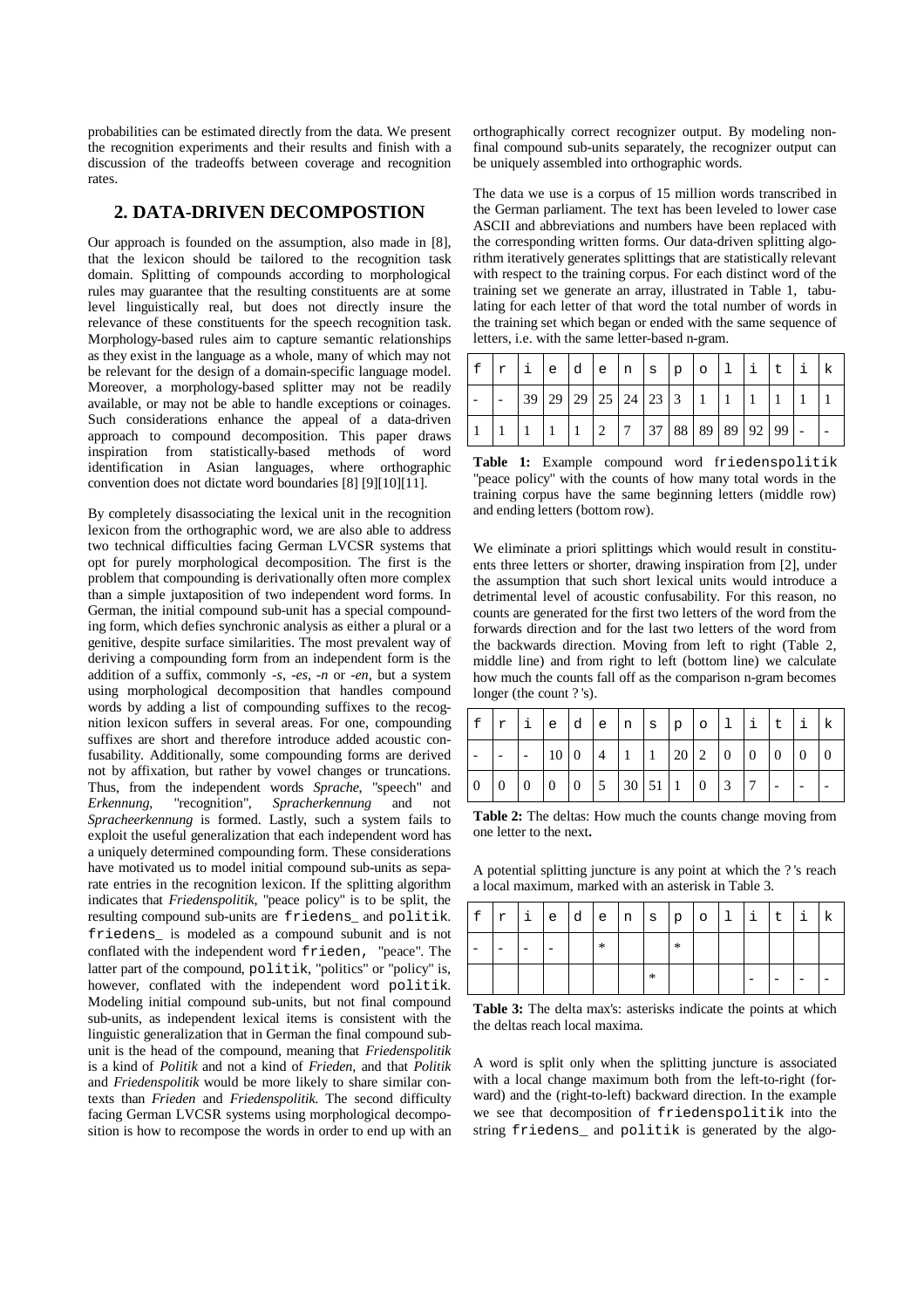rithm. In this particular example, the constituents correspond with those which would be generated by a rule-based splitter. In fact, most splittings generated by our algorithm are consistent with the morphology. Lexical units do occasional arise, however, which are not linguistically self-sufficient enough to be independently pronounceable, and therefore cannot be assigned a phonetic transcription. We control this error in the system by filtering out those splittings that are rejected by the phonemization process. At the core of the phonemization process is an algorithm which uses combination and subtraction strategies of known phonemizations supplied by the comprehensive basic vocabulary in its input lexica. To break compounds which consist of more than two sub-constituents into their components, we apply the splitting algorithm iteratively. More than three iterations produces only a marginal number of additional splittings, however.

The splitting algorithm outputs a list of splittings which is used to split the orthographic words in the baseline training text, generating the baseline split text, in which compounds have been split into maximally small parts. The baseline split language model was generated using the 50K most frequently occurring "words" in the baseline split training text. As all of the language models presented in this paper it is a Katz-style backoff bigram language model with Good-Turing discounting and was trained using the CMU-Cambridge Language Modeling Toolkit [12].

#### **3. PHRASE RECOMBINATION**

The baseline split system that was a result of the compound splitting is the starting point for the iterative recombination that determines which segments are to be considered words in the optimal experimental system. We recombine lexical units in the maximally split system in order to arrive at a language model with a fixed 50K vocabulary that has been optimized with respect to perplexity measured with on an unseen data set of 1.6 million words. The perplexity of an experimental language model  $(PP_{\text{exp.LM}})$  is measured by taking the reciprocal of the geometric mean of the probability that the language model assigns to the experimental test text corresponding to that model [13]. The number of words in the test text varies from one experimental system to the other as words are split and recombined, and it is therefore necessary to normalize the perplexity with respect to the number of words in the baseline unsplit test text.

$$
PP_{\text{exp.LM}} = \left[ P(w_1, w_2...w_{\text{Nexp. test set}}) \right]^{-1/N_{\text{baseline test set}}}
$$

The number of OOV words in the test text also varies from one experimental system to the next and for this reason we are careful to exclude OOV in the test set from the perplexity calculation. Since the perplexity calculation is resource intensive, we do not recalculate it for every possible word recombination, but rather establish classes of candidates based on co-occurrence frequency. Such an approach has been demonstrated to be effective in [6][8]. Infrequent events will have little impact on recognition performance and we want to also avoid over-learning which is caused by training on insufficient data. First, bi. and trigrams occurring more than 100 times were redefined to be words in their own right. We combine these bi- and trigrams in the training text and recalculate a lexicon containing the most

frequently occurring 50K words in the training text. Then, biand trigrams occurring more than 150, 200, 300 etc. times in the text were also merged to words. The perplexities of each of the resulting language models with respect to the test set are depicted in Figure 1.



Figure 1: PP<sub>exp.LM</sub> for LM's of different thresholds

We discovered that if bi- and trigrams occurring 500 times or more are redefined to be words, the resulting LM built on a vocabulary of the most frequent 50K words of the new system has a minimum of perplexity with respect to the test data.



**Figure 2**: Effective number of OOV in baseline test

As can be observed in Figure 1, the experimental model in which bi- and trigrams occurring more frequently than 100 times were recombined to form words also achieved a local minimum with respect to perplexity. This model does not represent an ideal operating point, however, since it does not achieve a minimum OOV rate, as can be seen in Figure 2.



**Figure 3:** Number of bigrams in experimental LM's